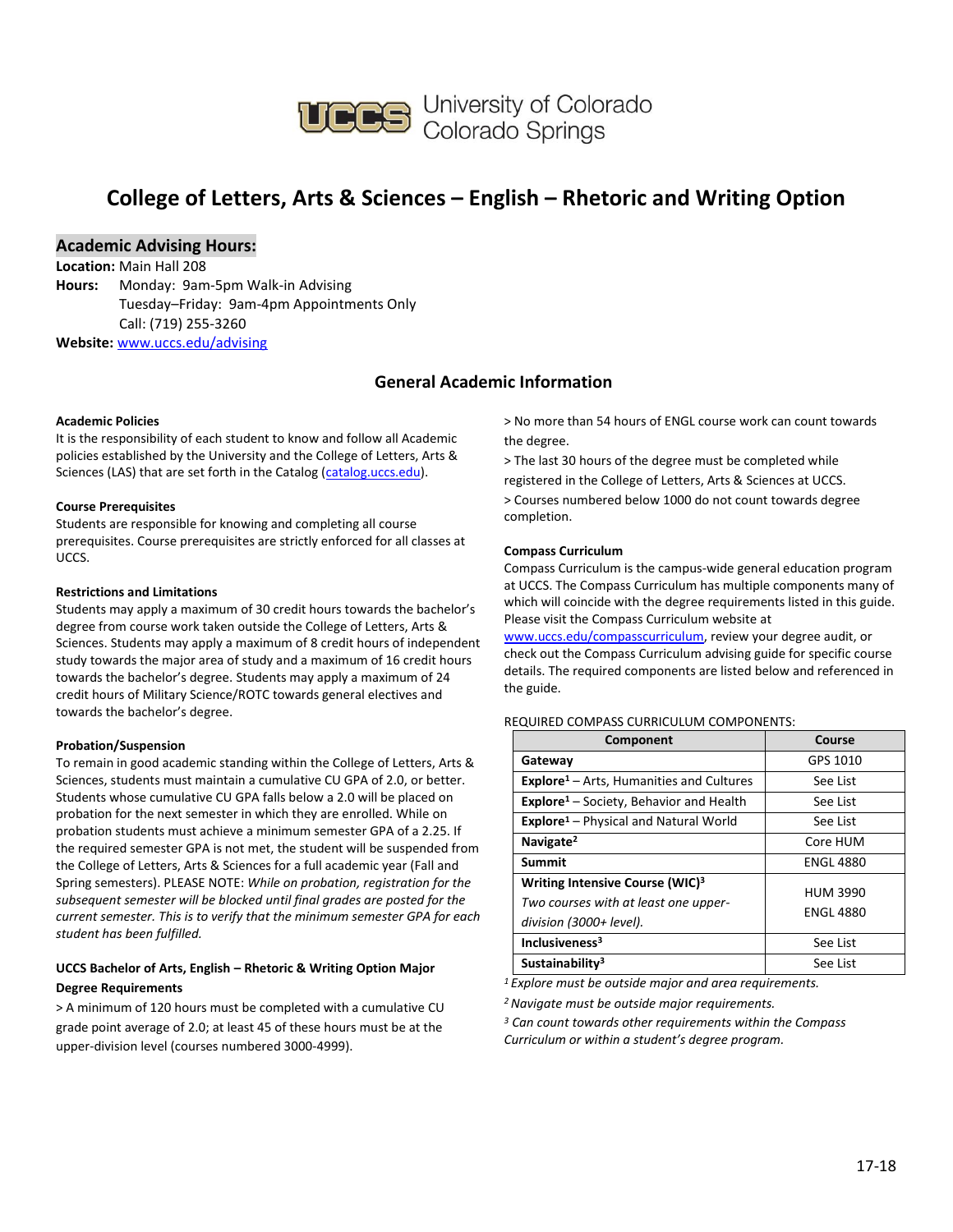## **DEPARTMENT OF ENGLISH – RHETORIC & WRITING OPTION**

**Department website**: [www.uccs.edu/english](http://www.uccs.edu/english)

| <b>Degree Requirements</b>                                            | <b>Courses</b>                 |                                                           |                                                                          |                                                                  |                                                                                                               |                  |  |  |  |
|-----------------------------------------------------------------------|--------------------------------|-----------------------------------------------------------|--------------------------------------------------------------------------|------------------------------------------------------------------|---------------------------------------------------------------------------------------------------------------|------------------|--|--|--|
|                                                                       |                                |                                                           |                                                                          |                                                                  |                                                                                                               |                  |  |  |  |
| <b>English Major</b>                                                  | Course Number                  | Course Title                                              |                                                                          |                                                                  |                                                                                                               |                  |  |  |  |
| (42 hours)                                                            | <b>ENGL 2010</b>               |                                                           | Introduction to Literary Studies                                         |                                                                  |                                                                                                               |                  |  |  |  |
|                                                                       | <b>ENGL 3000</b>               |                                                           | Critical Theory: Foundations and Practice                                |                                                                  |                                                                                                               | 3                |  |  |  |
| The English major requires a                                          | <b>ENGL 3010</b>               | Advanced Rhetoric and Writing                             | 3                                                                        |                                                                  |                                                                                                               |                  |  |  |  |
| minimum of 42 credit hours of ENGL                                    | <b>ENGL 3110</b>               |                                                           | <b>Advanced Grammar</b>                                                  |                                                                  |                                                                                                               |                  |  |  |  |
| course work and a minimum of 24                                       | <b>ENGL 4880</b>               |                                                           | Topics in Public Rhetorics - Summit                                      |                                                                  |                                                                                                               |                  |  |  |  |
| credit hours of upper-division                                        | Rhetoric & Writing             |                                                           |                                                                          | Complete three courses from the following: ENGL 2820, ENGL 3020, |                                                                                                               | 9                |  |  |  |
| (3000+ level) ENGL course work.                                       | Courses                        |                                                           |                                                                          | ENGL 3170, ENGL 3820, ENGL 4810, ENGL 4820, ENGL 4830,           |                                                                                                               |                  |  |  |  |
|                                                                       |                                |                                                           | ENGL 4840, ENGL 4850, ENGL 4860, ENGL 3800 or ENGL 4800                  |                                                                  |                                                                                                               |                  |  |  |  |
| All ENGL courses must have a grade                                    |                                | (ENGL 3020, 4810, 4860, and 4880 may be repeated for this |                                                                          |                                                                  |                                                                                                               |                  |  |  |  |
| of "C-" or better.                                                    |                                | requirement as long as the topics are different.)         |                                                                          |                                                                  |                                                                                                               |                  |  |  |  |
|                                                                       | Diversity                      |                                                           |                                                                          | Complete one of the following unused courses: ENGL 3200,         |                                                                                                               | 3                |  |  |  |
| NOTE: All new, incoming, and                                          |                                |                                                           |                                                                          | ENGL 3410, ENGL 3550, ENGL 3600, ENGL 3650, ENGL 3900,           |                                                                                                               |                  |  |  |  |
| transferring English majors should                                    |                                | <b>ENGL 4860</b>                                          |                                                                          |                                                                  |                                                                                                               |                  |  |  |  |
| contact the English department to                                     |                                |                                                           |                                                                          | (ENGL 4860 may be repeated for this requirement with permission  |                                                                                                               |                  |  |  |  |
| be assigned a faculty advisor, and                                    |                                | of the department chair.)                                 |                                                                          |                                                                  |                                                                                                               |                  |  |  |  |
| attend a mandatory English<br><b>Department Workshop within their</b> | <b>English Electives</b>       |                                                           | Complete five additional ENGL courses.                                   |                                                                  |                                                                                                               | 15               |  |  |  |
| first year at UCCS. Please see the                                    | Senior Assessment              |                                                           |                                                                          | Complete the Senior Assessment - Rhetoric & Writing              |                                                                                                               | 0                |  |  |  |
| <b>English Department website for</b>                                 | - Rhetoric &                   |                                                           |                                                                          |                                                                  |                                                                                                               |                  |  |  |  |
| more information.                                                     | Writing                        |                                                           |                                                                          |                                                                  |                                                                                                               |                  |  |  |  |
|                                                                       |                                |                                                           |                                                                          |                                                                  |                                                                                                               |                  |  |  |  |
| Composition                                                           |                                |                                                           | Complete ENGL 1310, 1410, and the Writing Portfolio.                     |                                                                  |                                                                                                               |                  |  |  |  |
| (6 hours)                                                             | <b>ENGL 1310</b>               | Rhetoric & Writing I                                      |                                                                          |                                                                  |                                                                                                               | 3                |  |  |  |
|                                                                       | <b>ENGL 1410</b>               | Rhetoric & Writing II                                     |                                                                          |                                                                  |                                                                                                               | 3                |  |  |  |
|                                                                       |                                |                                                           |                                                                          |                                                                  |                                                                                                               |                  |  |  |  |
| <b>Reasoning Skills</b>                                               |                                |                                                           |                                                                          |                                                                  | Complete one of the courses listed below. Other options exist to fulfill this requirement. See the catalog or |                  |  |  |  |
| (3 hours)                                                             | your degree audit for details. |                                                           |                                                                          |                                                                  |                                                                                                               |                  |  |  |  |
|                                                                       | ID 1050                        |                                                           |                                                                          | <b>ID 2000</b>                                                   |                                                                                                               |                  |  |  |  |
|                                                                       |                                |                                                           |                                                                          |                                                                  |                                                                                                               |                  |  |  |  |
| <b>Area Requirements</b>                                              |                                |                                                           |                                                                          |                                                                  | HUMANITIES - Complete 9 hours from the list of courses below. Course selection must include one               |                  |  |  |  |
| (27 hours)                                                            |                                |                                                           | occurrence of Core Humanities from: HUM 3990, 3993, 3995, or 3997.       |                                                                  |                                                                                                               |                  |  |  |  |
|                                                                       | AH 1000                        | AH 1001                                                   | AH 2800                                                                  | AH 2810                                                          | AH 2820                                                                                                       | AH 2860          |  |  |  |
| All LAS students are required to                                      | AH 2890                        | AH 3430                                                   | <b>COMM 2250</b>                                                         | <b>COMM 3100</b>                                                 | <b>COMM 3500</b>                                                                                              | <b>COMM 4000</b> |  |  |  |
|                                                                       | FCS 3180                       | <b>FCS 3190</b>                                           | <b>FCS 3240</b>                                                          | <b>FCS 3550</b>                                                  | <b>FCS 3690</b>                                                                                               | <b>FCS 3890</b>  |  |  |  |
| complete 9 credit hours in each of                                    | FCS 4210                       | <b>FILM 1000</b>                                          | <b>FILM 2000</b>                                                         | <b>FILM 3690</b>                                                 | FR 3240                                                                                                       | GER 3180         |  |  |  |
| three areas - humanities, social                                      | GER 3190                       | <b>HIST 1120</b>                                          | <b>HIST 1130</b>                                                         | HIST 1140                                                        | <b>HIST 1400</b>                                                                                              | <b>HIST 1410</b> |  |  |  |
| sciences, and natural sciences. The                                   | <b>HIST 1540</b>               | <b>HIST 1600</b>                                          | <b>HIST 1610</b>                                                         | <b>HUM 3990</b>                                                  | <b>HUM 3993</b>                                                                                               | <b>HUM 3995</b>  |  |  |  |
| total requirement is 27 hours.                                        | <b>HUM 3997</b>                | ID 2000                                                   | <b>MUS 1000</b>                                                          | <b>MUS 2050</b>                                                  | <b>MUS 2850</b>                                                                                               | <b>PHIL 1000</b> |  |  |  |
|                                                                       | <b>PHIL 1020</b>               | <b>PHIL 1120</b>                                          | <b>PHIL 1300</b>                                                         | <b>PHIL 3000</b>                                                 | <b>PHIL 3100</b>                                                                                              | <b>PHIL 3160</b> |  |  |  |
| <b>Specific Limitations:</b>                                          | <b>PHIL 3180</b>               | <b>PHIL 4070</b>                                          | SPAN 3690                                                                | <b>SPAN 4210</b>                                                 | <b>THTR 1000</b>                                                                                              | <b>THTR 3201</b> |  |  |  |
| > No more than two courses from                                       | <b>THTR 3202</b>               | VA 1010                                                   | VA 1020                                                                  | <b>WEST 2030</b>                                                 | <b>WEST 2040</b>                                                                                              | <b>WEST 3020</b> |  |  |  |
| any one discipline may be applied                                     | <b>WEST 3100</b>               | <b>WEST 3550</b>                                          | <b>WEST 4050</b>                                                         | <b>WEST 4280</b>                                                 | <b>WEST 4920</b>                                                                                              |                  |  |  |  |
| to the area requirements.                                             |                                |                                                           |                                                                          |                                                                  |                                                                                                               |                  |  |  |  |
| > Courses in the primary major may                                    |                                |                                                           | <b>SOCIAL SCIENCE - Complete 9 hours from the list of courses below.</b> |                                                                  |                                                                                                               |                  |  |  |  |
| not be applied to area                                                | <b>ANTH 1020</b>               | <b>ANTH 1040</b>                                          | <b>ANTH 2800</b>                                                         | <b>ANTH 3040</b>                                                 | <b>ANTH 3260</b>                                                                                              | <b>ANTH 3270</b> |  |  |  |
| requirements.                                                         | <b>ANTH4270</b>                | <b>COMM 1020</b>                                          | <b>COMM 2150</b>                                                         | <b>COMM 3440</b>                                                 | <b>COMM 4200</b>                                                                                              | <b>COMM 4220</b> |  |  |  |
|                                                                       | <b>COMM 4250</b>               | <b>ECON 1000</b>                                          | <b>ECON 1010</b>                                                         | <b>ECON 1050</b>                                                 | <b>ECON 2020</b>                                                                                              | <b>ECON 3150</b> |  |  |  |
| > Courses may not be taken                                            | <b>ECON 3710</b>               | GES 1980                                                  | GES 1990                                                                 | <b>GRNT 2300</b>                                                 | <b>GRNT 3000</b>                                                                                              | MSGP 4100        |  |  |  |
| pass/fail.                                                            | <b>PHIL 3200</b>               | <b>PHIL 3210</b>                                          | <b>PHIL 4260</b>                                                         | <b>PHIL 4400</b>                                                 | PSC 1010                                                                                                      | PSC 1100         |  |  |  |
|                                                                       | <b>PSC 2080</b>                | PSC 2100                                                  | PSC 3300                                                                 | PSC 4190                                                         | PSC 4210                                                                                                      | PSC 4470         |  |  |  |
|                                                                       | PSY 1000                       | PSY 3630                                                  | SOC 1110                                                                 | SOC 2200                                                         | SOC 2220                                                                                                      | SOC 2250         |  |  |  |
|                                                                       | SOC 2300                       | SOC 2500                                                  | SOC 3070                                                                 | SOC 3340                                                         | SOC 3610                                                                                                      | <b>WEST 1010</b> |  |  |  |
|                                                                       | <b>WEST 2500</b>               | <b>WEST 3060</b>                                          | <b>WEST 3070</b>                                                         | <b>WEST 3090</b>                                                 | <b>WEST 3620</b>                                                                                              | <b>WEST 4100</b> |  |  |  |
|                                                                       | <b>WEST 4120</b>               |                                                           |                                                                          |                                                                  |                                                                                                               |                  |  |  |  |
|                                                                       |                                |                                                           |                                                                          |                                                                  |                                                                                                               |                  |  |  |  |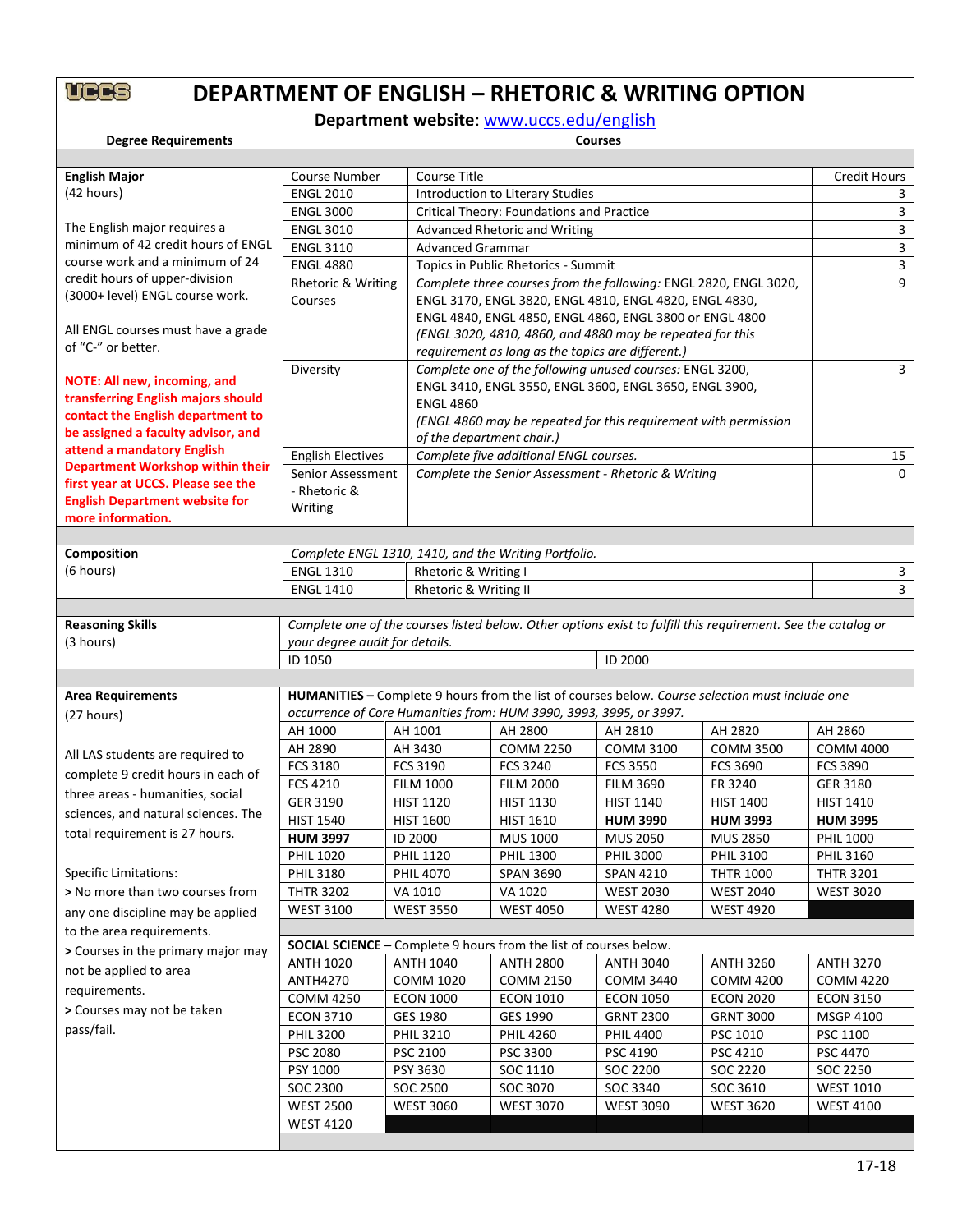|                                                                         | NATURAL SCIENCE - Complete 9 hours from the list of courses below. At least one course must have, or be,                                                                                                  |                                                                |                  |                                                                                                      |                  |                   |  |  |
|-------------------------------------------------------------------------|-----------------------------------------------------------------------------------------------------------------------------------------------------------------------------------------------------------|----------------------------------------------------------------|------------------|------------------------------------------------------------------------------------------------------|------------------|-------------------|--|--|
|                                                                         | a lab course. Lab courses are marked in bold.                                                                                                                                                             |                                                                |                  |                                                                                                      |                  |                   |  |  |
|                                                                         | <b>ANTH 1030</b>                                                                                                                                                                                          | <b>ANTH 3320</b>                                               | <b>ANTH 3340</b> | <b>ANTH 3370</b>                                                                                     | <b>BIOL 1000</b> | <b>BIOL 1050</b>  |  |  |
|                                                                         | <b>BIOL 1060</b>                                                                                                                                                                                          | <b>BIOL 2000</b>                                               | <b>BIOL 3750</b> | <b>CHEM 1101</b>                                                                                     | <b>CHEM 1102</b> | <b>CHEM 1111</b>  |  |  |
|                                                                         | <b>CHEM 1112</b>                                                                                                                                                                                          | <b>CHEM 1121</b>                                               | <b>CHEM 1122</b> | <b>CHEM 1201</b>                                                                                     | <b>CHEM 1211</b> | <b>CHEM 1401</b>  |  |  |
|                                                                         | <b>CHEM 1402</b>                                                                                                                                                                                          | <b>CHEM 1411</b>                                               | <b>CHEM 1412</b> | <b>CHEM 1511</b>                                                                                     | <b>CHEM 1513</b> | <b>ENSC 1500</b>  |  |  |
|                                                                         | <b>ENSC 1510</b>                                                                                                                                                                                          | <b>ENSC 1600</b>                                               | <b>ENSC 1620</b> | <b>ENSC 3200</b>                                                                                     | GES 1000         | GES 1010          |  |  |
|                                                                         | <b>GES 1050</b>                                                                                                                                                                                           | GES 3200                                                       | GES 3250         | <b>GEOL 1010</b>                                                                                     | <b>GEOL 1020</b> | <b>GEOL 1530</b>  |  |  |
|                                                                         | <b>GEOL 3170</b>                                                                                                                                                                                          | <b>GEOL 3700</b>                                               | <b>GEOL 4660</b> | ID 2050                                                                                              | ID 3210          | PES 1000          |  |  |
|                                                                         | PES 1040                                                                                                                                                                                                  | PES 1050                                                       | PES 1060         | <b>PES 1090</b>                                                                                      | <b>PES 1100</b>  | <b>PES 1140</b>   |  |  |
|                                                                         | <b>PES 1160</b>                                                                                                                                                                                           | <b>PES 1170</b>                                                | PES 1310         | PES 1600                                                                                             | <b>PES 1620</b>  | PES 1710          |  |  |
|                                                                         | <b>PES 1720</b>                                                                                                                                                                                           | PSY 3270                                                       |                  |                                                                                                      |                  |                   |  |  |
|                                                                         |                                                                                                                                                                                                           |                                                                |                  |                                                                                                      |                  |                   |  |  |
| <b>Oral Communication, Cultural</b>                                     |                                                                                                                                                                                                           | ORAL COMMUNICATION - Complete one of the courses listed below. |                  |                                                                                                      |                  |                   |  |  |
| <b>Diversity, and Global Awareness</b>                                  | <b>BIOL 4040</b>                                                                                                                                                                                          | <b>CHEM 4911</b>                                               | <b>CHEM 4921</b> | COMM 2010*                                                                                           | COMM 2100*       | COMM 3240*        |  |  |
| <b>Requirements</b>                                                     |                                                                                                                                                                                                           |                                                                |                  |                                                                                                      |                  |                   |  |  |
|                                                                         | <b>COMM 4100</b>                                                                                                                                                                                          | <b>MATH 4040</b>                                               | PES 4810         | PHIL 1040                                                                                            | <b>PHIL 4950</b> | <b>TED 4600</b>   |  |  |
| Students are required to take one                                       | <b>TED 4700</b>                                                                                                                                                                                           | THTR 2020*                                                     | <b>THTR 2030</b> | <b>THTR 2040</b>                                                                                     | <b>THTR 2050</b> | <b>THTR 3100</b>  |  |  |
| course with a substantial                                               |                                                                                                                                                                                                           |                                                                |                  |                                                                                                      |                  |                   |  |  |
| component involving oral                                                |                                                                                                                                                                                                           | CULTURAL DIVERSITY - Complete one of the courses listed below. |                  |                                                                                                      |                  |                   |  |  |
| communication, one course that                                          | AH 3430                                                                                                                                                                                                   | <b>ANTH 3250</b>                                               | ANTH 3420*       | ASL 4000                                                                                             | COMM 3280*       | ENGL 3320*        |  |  |
| increases their awareness of                                            | <b>ENGL 4060</b>                                                                                                                                                                                          | FCS 3360                                                       | FCS 4210*        | GES 4680                                                                                             | <b>HIST 3520</b> | <b>HIST 3580</b>  |  |  |
|                                                                         | MUS 2050*                                                                                                                                                                                                 | PHIL 3180*                                                     | <b>PHIL 3230</b> | <b>PHIL 4550</b>                                                                                     | SOC 2200*        | SOC 2250*         |  |  |
| cultural diversity, and one course<br>that increases their awareness of | SOC 3220*                                                                                                                                                                                                 | SOC 3250*                                                      | SOC 3290*        | SOC 4240*                                                                                            | SOC 4290*        | SOC 4390*         |  |  |
|                                                                         | SOC 4480*                                                                                                                                                                                                 | SOC 4530                                                       | SOC 4680         | SPAN 4210*                                                                                           | <b>SPAN 4420</b> | <b>THTR 3240</b>  |  |  |
| global issues.                                                          | WEST 1010*                                                                                                                                                                                                | <b>WEST 2020</b>                                               | WEST 3090*       | <b>WEST 3130</b>                                                                                     | <b>WEST 3250</b> | WEST 3290*        |  |  |
|                                                                         | <b>WEST 3360</b>                                                                                                                                                                                          | WEST 3420*                                                     | <b>WEST 3520</b> | <b>WEST 3580</b>                                                                                     | <b>WEST 3760</b> | WEST 4120*        |  |  |
| All courses in this section can count                                   | WEST 4280*                                                                                                                                                                                                | WEST 4390*                                                     | WEST 4480*       | <b>WEST 4530</b>                                                                                     | <b>WEST 4550</b> | <b>WEST 4680</b>  |  |  |
| towards other requirements.<br>Courses marked with an asterisk (*)      | WEST 4920*                                                                                                                                                                                                |                                                                |                  |                                                                                                      |                  |                   |  |  |
| can count towards specific                                              |                                                                                                                                                                                                           |                                                                |                  |                                                                                                      |                  |                   |  |  |
| requirements; courses without an                                        |                                                                                                                                                                                                           | GLOBAL AWARENESS - Complete one of the courses listed below.   |                  |                                                                                                      |                  |                   |  |  |
| asterisk will count towards General                                     | AH 3450                                                                                                                                                                                                   | AH 3460                                                        | AH 4450          | AH 4470                                                                                              | ANTH 1040*       | ANTH 3040*        |  |  |
| Electives.                                                              | ANTH 4270*                                                                                                                                                                                                | CHEM 1111*                                                     | CHEM 4521*       | <b>ECON 3590</b>                                                                                     | ECON 3710*       | <b>ENGL 2600*</b> |  |  |
|                                                                         | <b>ENGL 2610*</b>                                                                                                                                                                                         | <b>ENGL 4065</b>                                               | <b>EUST 3000</b> | FCS 3180*                                                                                            | FCS 3190*        | <b>FCS 3250</b>   |  |  |
|                                                                         | FCS 3380*                                                                                                                                                                                                 | FCS 3690*                                                      | FCS 3890*        | FILM 2000*                                                                                           | FILM 3690*       | FR 3250           |  |  |
|                                                                         | GER 3180*                                                                                                                                                                                                 | GER 3190*                                                      | GES 1980*        | GES 1990*                                                                                            | GES 3070*        | GES 3400*         |  |  |
|                                                                         | GES 3820*                                                                                                                                                                                                 | GES 3980*                                                      | GES 4640         | <b>GRNT 3560</b>                                                                                     | HIST 1110*       | HIST 1120*        |  |  |
|                                                                         | HIST 1130*                                                                                                                                                                                                | HIST 1140*                                                     | HIST 1400*       | HIST 1410*                                                                                           | HIST 1600*       | HIST 1610*        |  |  |
|                                                                         |                                                                                                                                                                                                           |                                                                |                  |                                                                                                      |                  |                   |  |  |
|                                                                         | HIST 3120*                                                                                                                                                                                                | HIST 3220*                                                     | HIST 3560*       | <b>HIST 3570</b>                                                                                     | HIST 3590*       | <b>HIST 3680</b>  |  |  |
|                                                                         | HIST 4050*                                                                                                                                                                                                | <b>HIST 4060</b>                                               | HIST 4130*       | HIST 4150*                                                                                           | HIST 4160*       | HIST 4280*        |  |  |
|                                                                         | <b>HIST 4860</b>                                                                                                                                                                                          | ID 3579                                                        | ID 3700          | ID 3710                                                                                              | ID 3730          | ID 3740           |  |  |
|                                                                         | ID 3750                                                                                                                                                                                                   | ID 3760                                                        | ID 3770          | ID 3780                                                                                              | ID 3790          | ID 3800           |  |  |
|                                                                         | MUS 3150*                                                                                                                                                                                                 | PHIL 1300*                                                     | <b>PHIL 1400</b> | PHIL 3000*                                                                                           | PHIL 3100*       | PHIL 3240*        |  |  |
|                                                                         | <b>PHIL 3345</b>                                                                                                                                                                                          | <b>PHIL 3400</b>                                               | <b>PHIL 3480</b> | <b>PHIL 3490</b>                                                                                     | <b>PHIL 3500</b> | PSC 1010*         |  |  |
|                                                                         | PSC 2070                                                                                                                                                                                                  | PSC 2080*                                                      | PSC 2090         | PSC 3240                                                                                             | PSC 4170         | PSC 4190*         |  |  |
|                                                                         | PSC 4210*                                                                                                                                                                                                 | PSC 4570                                                       | PSC 4580         | PSC 4590                                                                                             | PSY 3560         | SOC 2220*         |  |  |
|                                                                         | SOC 3340*                                                                                                                                                                                                 | SOC 4380*                                                      | SOC 4450         | SOC 4580                                                                                             | SOC 4600         | SOC 4660*         |  |  |
|                                                                         | SOC 4700*                                                                                                                                                                                                 | SPAN 3690*                                                     | WEST 3380*       | WEST 3480*                                                                                           | <b>WEST 3560</b> | <b>WEST 3680</b>  |  |  |
|                                                                         | WEST 4050*                                                                                                                                                                                                | <b>WEST 4060</b>                                               | <b>WEST 4170</b> | WEST 4380*                                                                                           | WEST 4700*       |                   |  |  |
|                                                                         |                                                                                                                                                                                                           |                                                                |                  |                                                                                                      |                  |                   |  |  |
| <b>Compass Curriculum</b>                                               |                                                                                                                                                                                                           |                                                                |                  | Complete all Compass Curriculum requirements not already completed as part of the above program. The |                  |                   |  |  |
| (12 hours)                                                              |                                                                                                                                                                                                           |                                                                |                  |                                                                                                      |                  |                   |  |  |
|                                                                         | Gateway Seminar (GPS 1010) must be completed by all students. Explore courses must be completed<br>outside of the major and Area Requirements. All other Compass Curriculum requirements can be completed |                                                                |                  |                                                                                                      |                  |                   |  |  |
|                                                                         |                                                                                                                                                                                                           |                                                                |                  |                                                                                                      |                  |                   |  |  |
|                                                                         |                                                                                                                                                                                                           |                                                                |                  | within the degree requirements above. To see a list of all Compass Curriculum courses, please visit: |                  |                   |  |  |
|                                                                         |                                                                                                                                                                                                           | www.uccs.edu/compasscurriculum.                                |                  |                                                                                                      |                  |                   |  |  |
|                                                                         |                                                                                                                                                                                                           |                                                                |                  |                                                                                                      |                  |                   |  |  |
| <b>General Electives</b>                                                |                                                                                                                                                                                                           |                                                                |                  | Complete additional courses to meet total and upper-division requirements for your degree program.   |                  |                   |  |  |
| (21-30 hours)                                                           |                                                                                                                                                                                                           |                                                                |                  |                                                                                                      |                  |                   |  |  |
|                                                                         |                                                                                                                                                                                                           |                                                                |                  |                                                                                                      |                  |                   |  |  |
|                                                                         |                                                                                                                                                                                                           |                                                                |                  |                                                                                                      |                  |                   |  |  |